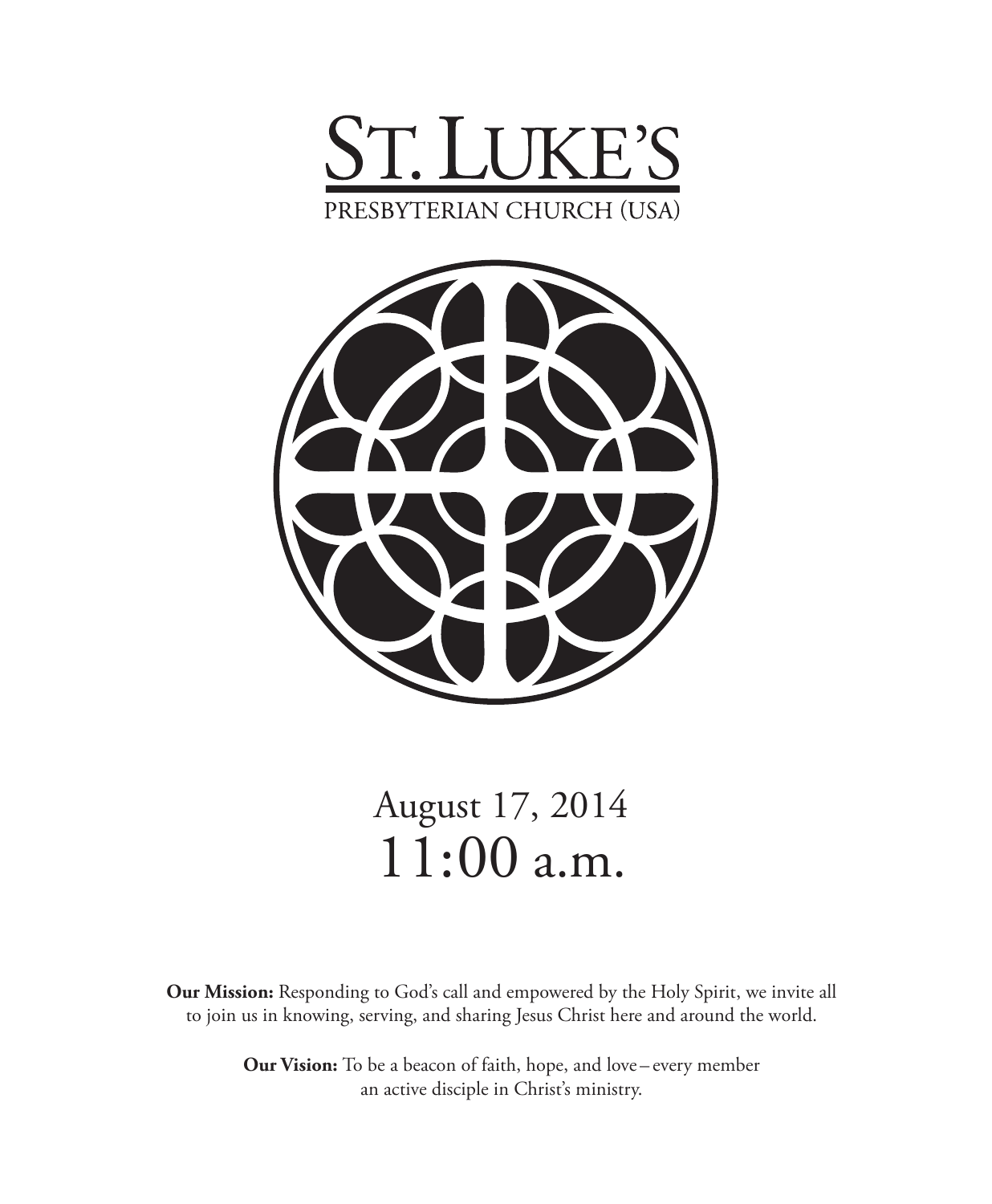

St. LUKE'S PRESBYTERIAN CHURCH (USA) 1978 Mt. Vernon Road Dunwoody, Georgia 30338-4617 770-393-1424 www.slpres.org

8:30 a.m. Chapel Communion Service 9:30 a.m. Sunday School 11:00 a.m. Sanctuary Worship Service *Nursery provided for all services and Sunday School*

> OFFICE HOURS' Mon. - Fri., 8:30 a.m. - 4:30 p.m.

Rev. Shannon Dill, Associate Pastor, Acting Head of Staff Rev. Phil Brown, Associate Pastor Dr. E. Moss Robertson, Pastor Emeritus



**That All May Worship:** Saint Luke's strives to be a welcoming church for all. Assistive hearing devices, large print hymnals, large print bulletins and pew cushions are available. Please contact an usher for further assistance.

**Parents:** During the worship service, if necessary, the parlor is a comfortable place to be with your child and still see the service. Children's Worship Notebooks and activity sheets are available for all ages on the shelves in the Narthex (Sanctuary lobby). An usher can assist you.

For your convenience, there is a **Family Restroom** located in the hallway of the administrative offices, on the first floor, near the main lobby.

August 17th, 2014 • 20th Sunday in Ordinary Time Liturgical Color: Green *Green is used to represent spiritual growth.* 

# Serving Today

| Acolytes |                                                         |
|----------|---------------------------------------------------------|
|          |                                                         |
|          |                                                         |
|          | Candle Lighter Catherine Kitchens                       |
|          |                                                         |
|          |                                                         |
|          | Nursery Supervisor  Marcy Williams                      |
|          |                                                         |
|          | Joel & Martha Knight, Dave Tharp,<br>Josh & Cindy Nunez |
|          | Greeters Ted Guerrant, Joanna Mangum                    |
|          |                                                         |
|          |                                                         |
|          |                                                         |

# WELCOME, GUESTS!

We are delighted you are worshiping with us! As a guest, you are invited to:

- 1. During the **Celebration of Community**, please print the requested information on the Friendship Pad and pass the Friendship Pad down the pew.
- 2. After the worship service, please join Deacon Stacey Kruse, Elder Dave Tharp, and our Pastors in the Narthex (Sanctuary lobby). They will answer questions and provide you with a Guest Packet and a loaf of bread lovingly made by Saint Luke's member, Cindy Nunez.
- 3. If you are interested in learning more about Saint Luke's or are interested in joining, please contact one of our pastors at 770.393.1424.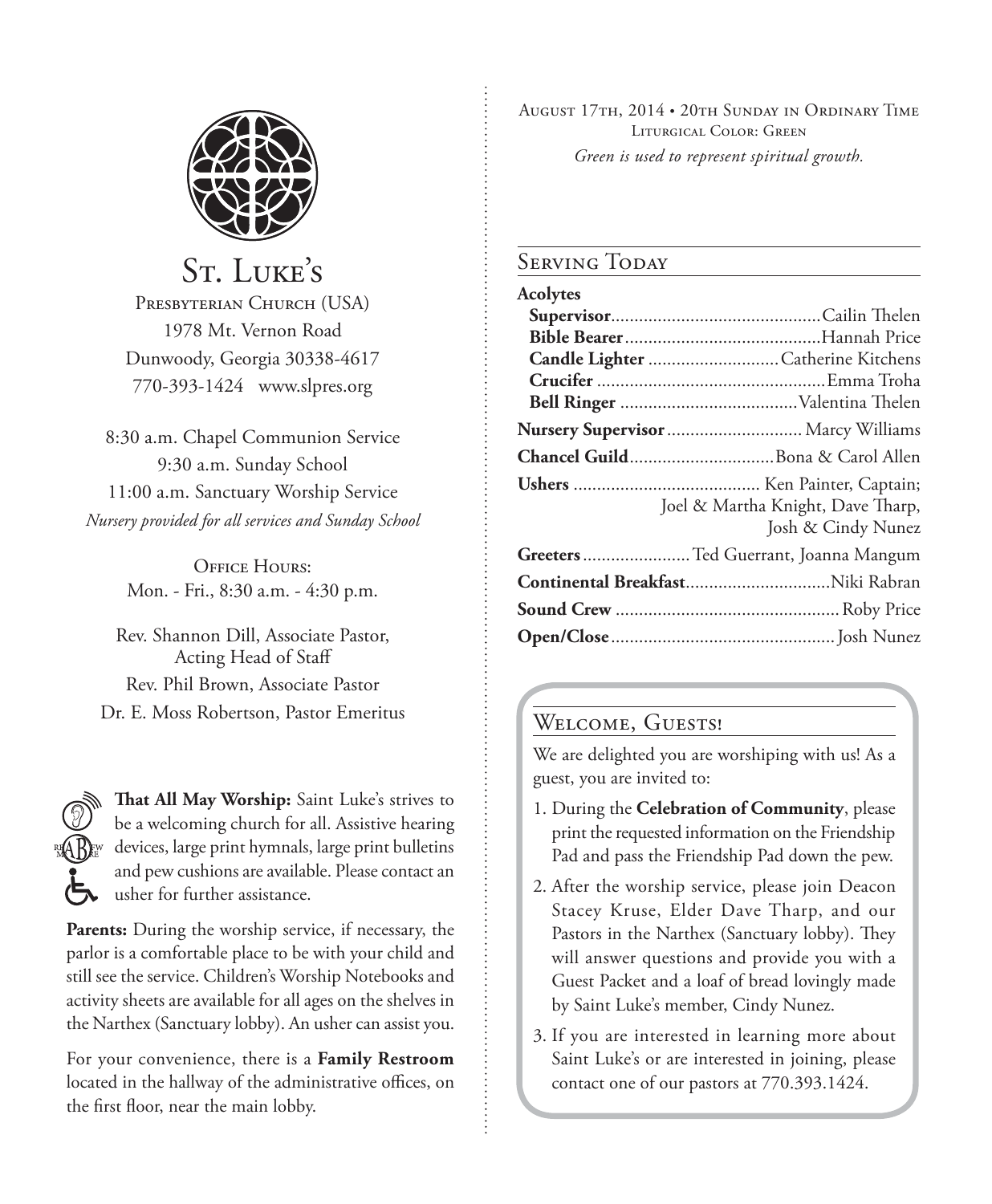# We Assemble in God's Name

## **In Preparation for Worship**

 "In one way or another, God makes sure that we all experience what it means to be outside so that he can personally open the door and welcome us back in." *Frederick Buechner*

# **Gathering Prayer of Adoration** Shannon Dill

\* Prelude

Song without Words - "Faith" / Felix Mendelssohn

# **Call to Worship**

|  | Leader: Who among the gods is like You, O Lord? |  |  |  |  |
|--|-------------------------------------------------|--|--|--|--|
|--|-------------------------------------------------|--|--|--|--|

### **People: Who is like You — majestic in holiness, awesome in glory, working wonders?**

- Leader: In Your unfailing love You will lead the people You have redeemed. In Your strength You will guide them to Your holy dwelling.
- **All: Let us worship God!**

**Hymn #439** In Christ There Is No East or West / ST. PETER

# **Celebration of Community**

Minute for Worship Committee Mary Guerrant Committee Mary Guerrant

# **Invitation to Confession & Call to Prayer <b>Example 20 Section** Paula Morris

Leader: The Lord be with you. **People: And also with you.** Leader: Let us pray.

# **Prayer of Confession**  \*

 **God who loves us, You have always given us what we need. You have taken care of us even when we could not care for ourselves. You have given us life and breath. Why is it that we still doubt You? Why do we persist in doing things our own way? God, we have hurt ourselves and others by being so fiercely independent. Give us courage enough to place our trust in You. Through the constant presence of the Holy Spirit, we pray. Amen.**

# **Assurance of Forgiveness** \*

**Gloria Patri** \*

 **Glory be to the Father, and to the Son, and to the Holy Ghost; As it was in the beginning, is now, and ever shall be, world without end. Amen. Amen.**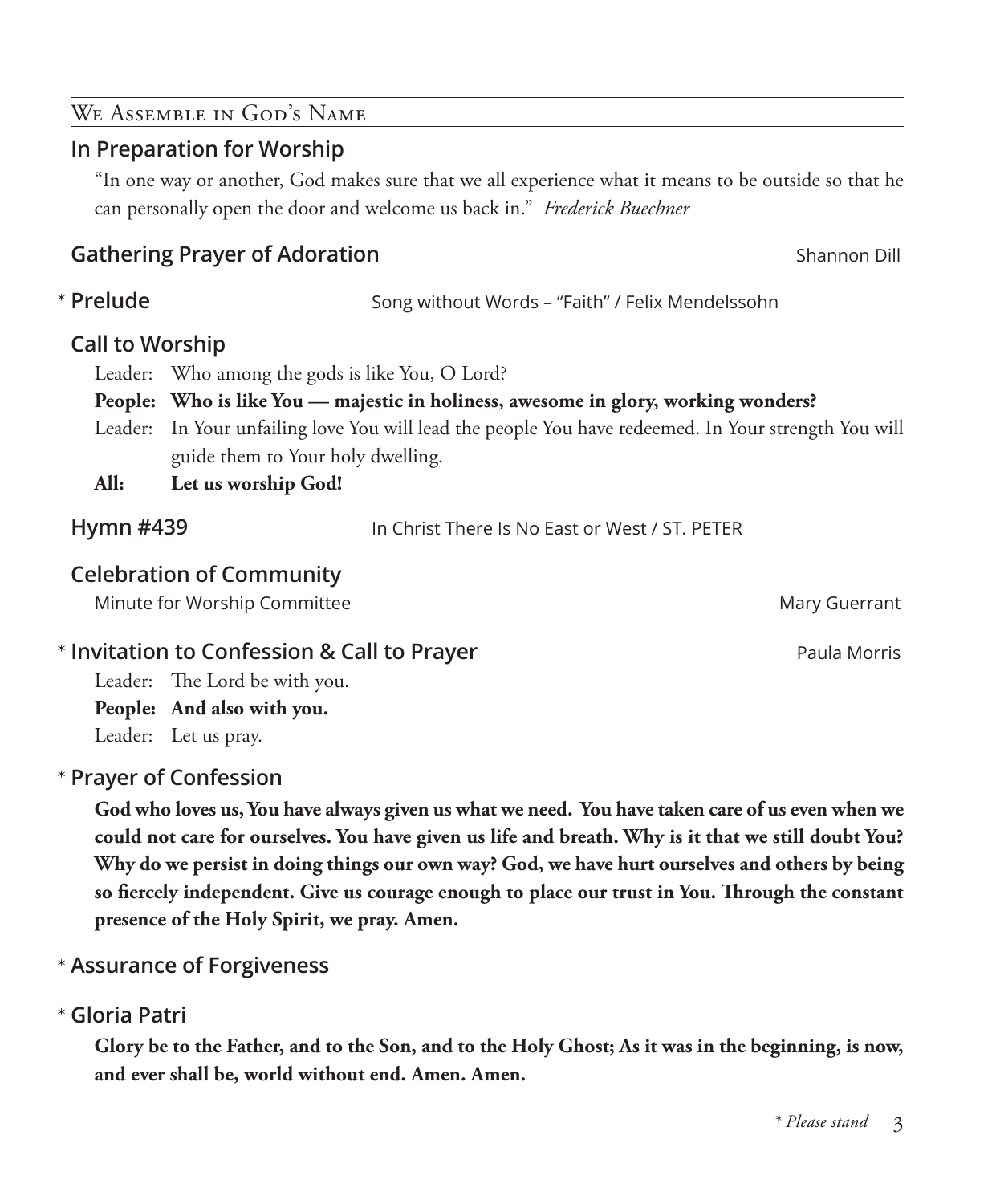## WE HEAR GOD'S WORD PROCLAIMED

**Tell Us Our Story** Catherine Anne Thomas

### **Welcome, Emily Wilmesherr, Children & Youth Intern**

 We always encourage children to remain in worship. However, we currently provide child care for infants through young elementary children in the event that families wish to use it. All classes meet in Sheppard Hall, which is located just across the garden.

# **Morning Prayer & The Lord's Prayer**

 **Our Father Who art in heaven, hallowed be Thy name. Thy kingdom come, Thy will be done, on earth as it is in heaven. Give us this day our daily bread; and forgive us our debts, as we forgive our debtors; and lead us not into temptation, but deliver us from evil. For Thine is the kingdom and the power and the glory, forever. Amen.**

**Anthem** You Raise Me Up Mother/Daughter Ensemble

Brendan Graham and Rolf Lovland, arr. Roger Emerson

 When I am down and, oh, my soul, so weary; When troubles come and my heart burdened be; Then I am still and wait here in the silence, Until you come and sit awhile with me.

 You raise me up, so I can stand on mountains; You raise me up to walk on stormy seas; I am strong when I am on your shoulders; You raise me up to more than I can be.

 There is no life - no life without its hunger; Each restless heart beats so imperfectly; But when you come and I am filled with wonder, Sometimes, I think I glimpse eternity.

|        | <b>Old Testament Reading</b>  | Genesis 45:1-15 / page 40   | Emma Troha   |
|--------|-------------------------------|-----------------------------|--------------|
|        | Leader: The Word of the Lord. |                             |              |
|        | People: Thanks be to God.     |                             |              |
|        | <b>New Testament Reading</b>  | Matthew 15: 21-28 / page 16 |              |
|        | Leader: The Word of the Lord. |                             |              |
|        | People: Thanks be to God.     |                             |              |
| Sermon |                               | God's Paradoxical Plan      | Shannon Dill |
|        | WE RESPOND TO GOD'S WORD      |                             |              |

**Affirmation of Faith** From *The Brief Statement of Faith,* PCUSA Paula Morris  **Through the grace of our Lord Jesus Christ, the love of God, and the communion of the Holy Spirit, we trust in the one triune God, the Holy One of Israel, whom alone we worship and serve. \* Affirmation of Faith**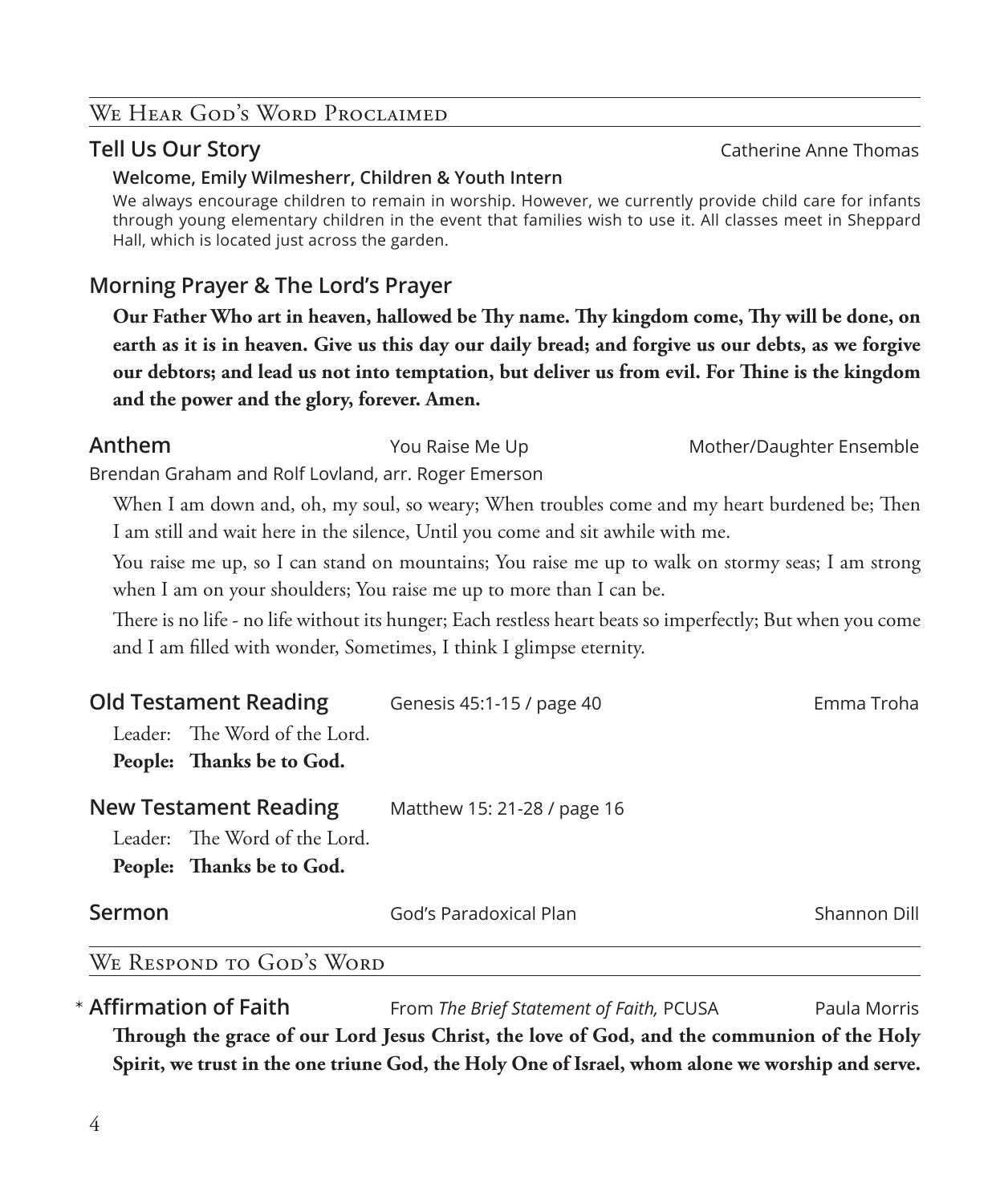**We trust in Jesus Christ, Fully human, Fully God. Jesus proclaimed the reign of God: preaching good news to the poor and release to the captives, teaching by word and deed and blessing the children, healing the sick and binding up the brokenhearted, eating with outcasts, forgiving sinners, and calling all to repent and believe the gospel.** 

 **We trust in God, whom Jesus called Abba, Father. In sovereign love God created the world good and makes everyone equally in God's image male and female, of every race and people, to live as one community.** 

 **In gratitude to God, empowered by the Spirit, we strive to serve Christ in our daily tasks and to live holy and joyful lives, even as we watch for God's new heaven and new earth, praying, "Come, Lord Jesus!" With believers in every time and place, we rejoice that nothing in life or in death can separate us from the love of God in Christ Jesus our Lord. Amen.**

**Offering & Offertory** Lamb of God / Twila Paris, arr. Lloyd Larson Ensemble Your only Son, No sin to hide. But You have sent Him, From Your side. To walk upon this guilty sod, And to become the Lamb of God.

 Your gift of Love, They crucified. They laughed and scorned him as he died. The humble King, They named a fraud, And sacrificed the Lamb of God.

 Oh Lamb of God, sweet lamb of God, I love the Holy Lamb of God. Oh wash me in His precious Blood, My Jesus Christ the Lamb of God.

 I was so lost I should have died, But You have brought me to Your side. To be led by Your staff and rod, And to be called a lamb of God.

# **Doxology** \*

 **Praise God, from Whom all blessings flow; Praise Him, all creatures here below; Praise Him above ye heavenly host; Praise Father, Son and Holy Ghost. Amen.**

| * Prayer of Dedication |                                                | Paula Morris |
|------------------------|------------------------------------------------|--------------|
| WE GO IN GOD'S NAME    |                                                |              |
| * Sending Hymn #408    | Where Cross the Crowded Ways of Life / GERMANY |              |
| * Benediction          |                                                |              |
| * Postlude             | Andante con moto / Mendelssohn                 |              |

WORSHIP NOTES: The mother/daughter ensemble this morning is: Jenny & Claire Cummiskey, Beth & Ellie Eisenmesser, Mary & Carly Guerrant, and Kay Loerch & Katie Ryan.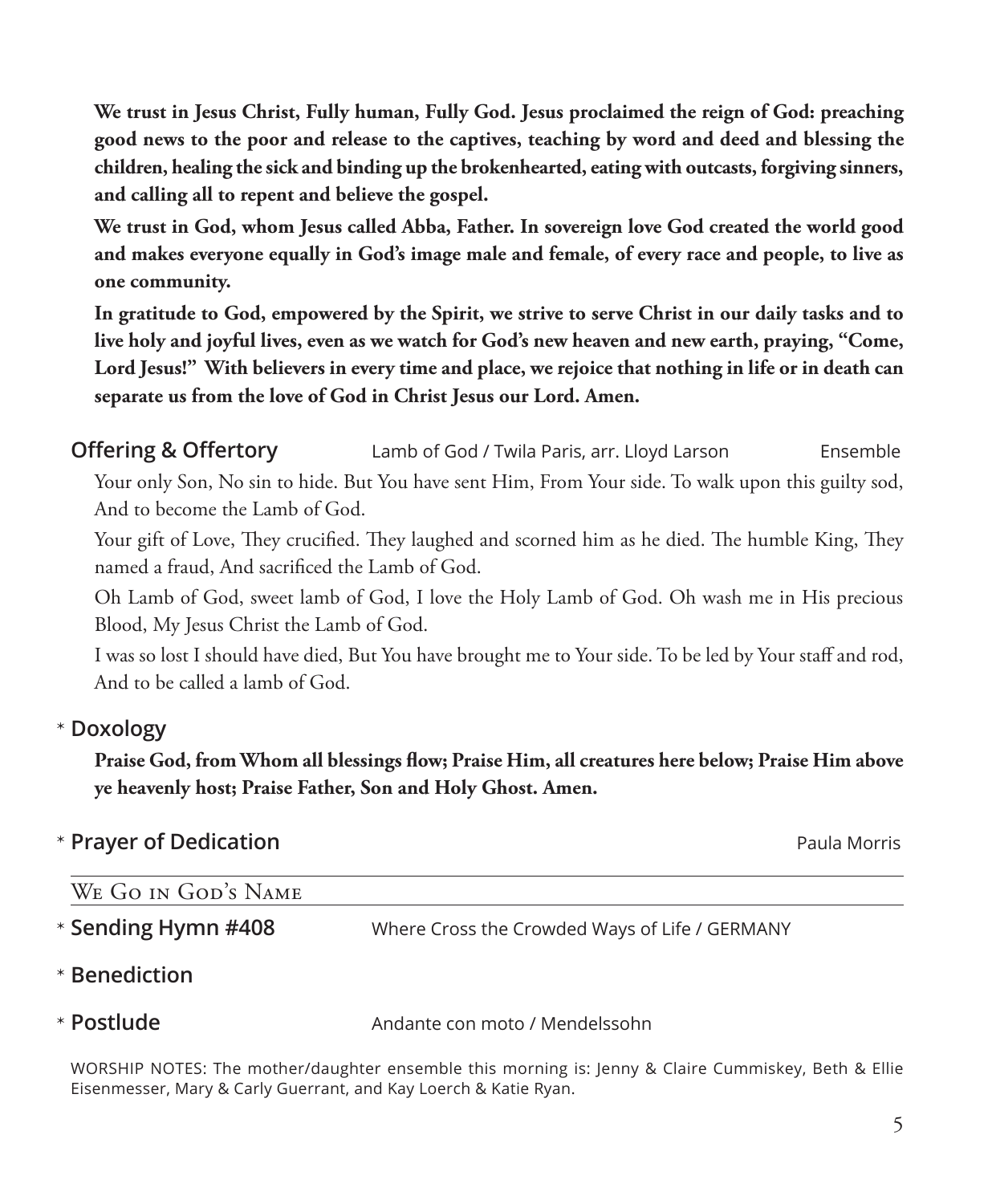# KNOW

**Friday Morning Men's Bible Study:** join us every Fri. for fellowship and Bible study from 6:40-8 a.m. in the Parlor with Dave Elkins.

Next week is Saint Luke's Annual

# **Fall Kick-Off** and **Pancake Breakfast!**

ethere

# **August 24th**

9:30 a.m.-10:45 a.m.

Pancake breakfast served by Saint Luke's Youth in the Great Hall. Donations welcome.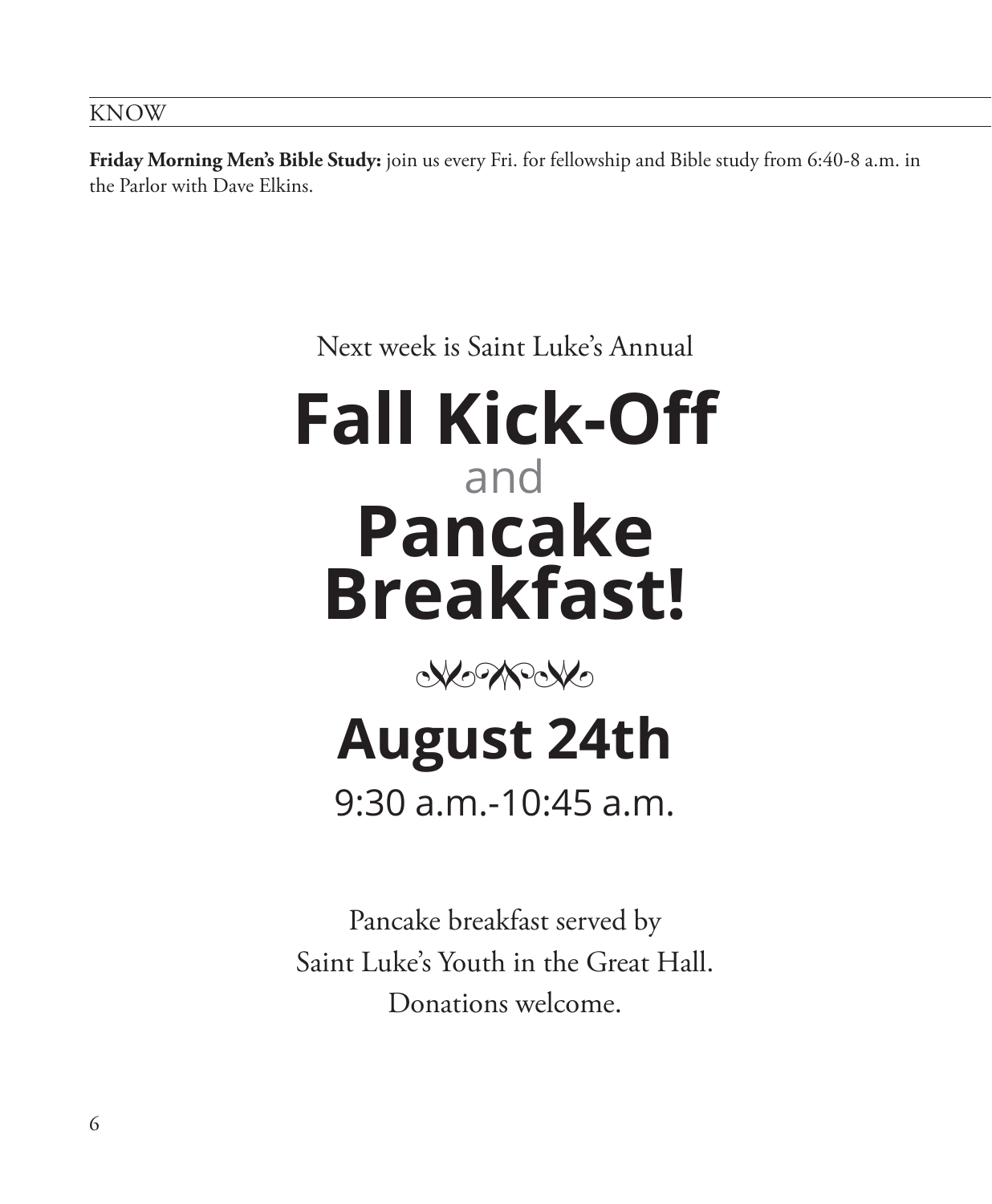# **Music Ministry**

Contact Clair Maxwell: clairmaxwell@slpres.org / 770.393.1424 ext. 227

**Pipe Organ Rebuilding:** You may be able to tell that the organ rebuilding project is well underway. Many pipes from the organ have been removed for revoicing at the organ shop. Also, in the chancel, you can see that the organ console has been completely removed for refinishing and upgrading to digital controls. Many thanks for your continued support of the *Foundation for the Future* campaign for making this possible.

Our adult choirs return soon, please consider joining us! **Chancel Choir** rehearsals begin on Wed., Aug. 20 from 7:30-9:00 p.m. in the choir room.

**Festival Ringers** handbell choir will begin rehearsals with a Bell Polishing Party on Wed., Aug. 27 from 6:15-7:15 p.m. in the handbell room. Join us and invite your friends!

# **Youth Connection (SLYC)**

Contact Phil Brown: philbrown@slpres.org / 770.393.1424 ext. 238

**August 17:** Sunday School 9:30-10:30; come meet our new Children & Youth Ministry Intern!

**August 24:** Youth sponsored, church-wide Pancake Breakfast, 9:00-10:30 a.m. There are spots for everyone to help. See Phil or the weekly *Highlights* email to sign up. Druid Hills Night Shelter in the evening. Bring siblings, friends, and food; see Phil for more details.

**August 31:** No Sunday School.

# **Adult Sunday School (9:30-10:30 a.m.)**

Contact Shannon Dill: shannondill@slpres.org / 770.393.1424 ext. 229 **The Story of the Bible** (Room 145, The Parlor) **F.I.N.C.H** (Room 203) **Seasons of the Spirit** (Room 231-233) **Faith Foundations** (Room 232) **Soul Food** (Room 235)

# **SPLASH! Children's Ministries**

Contact Catherine Anne Thomas: cathomas@slpres.org / 770.393.1424 ext. 228

**Weird Sunday Mornings in August:** "Amazing Animals" (three's, PreK, and K) gather in Rm. 120 to explore the animals in some of our favorite Bible stories. First through fifth graders meet in the Great Hall for "Weird Animal Games." These classes require **two adult volunteers each week.** Please sign up on http://goo.gl/uMnk0k. **Sept. 7** is the first day of our new fall Sunday School classes.

**The President has a Cabinet; we have a Closet!** Please consider joing the Children's Ministries leadership team, the "Children's Closet." Meetings are once a month after the 11:00 service; lunch and childcare provided. Contact Catherine Anne.

**Faithful Adults are needed** to teach our Faithful Friends (PreK, K and First Graders) during the 11:00 worship service starting Sept. 7th. Materials and lessons are provided. See Catherine Anne for details and sign-up at: http://faithfulfriends.slpres.org.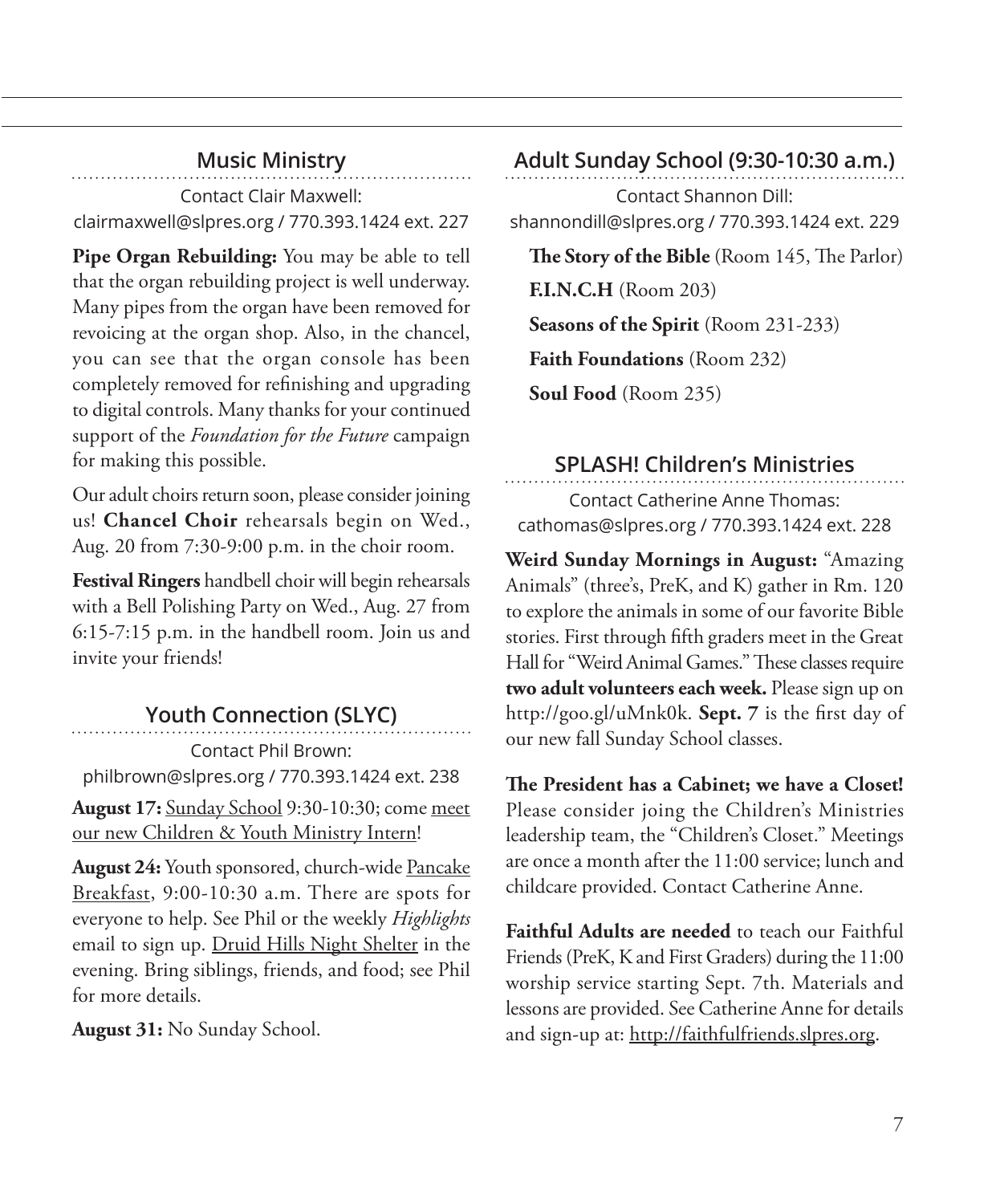## SHARE

**Presbyterian Women Registration!** Join us at one of our three monthly circle meetings: the second Monday at 9:30 a.m. (childcare available), the second Monday at 7:30 p.m., or the second Tuesday at 9:30 a.m. This year we will study the devotional *40 Treasured Verses* by James C. Howell. Stop by our table in the lobby on **August 17, 24 and 31** for more information and to register. Contact PW Moderator Christy Keohane at christykeohane@ yahoo.com for more information.

**Attention Saint Luke's Boys!** Looking for fun challenges and adventures? If you are a boy in first through fifth grade (or ages 7 to 11), then Cub Scouting with Pack 764 is for you! Join St. Luke's Scout Pack as we go hiking, camp in an aquarium, visit cool places, and have lots of fun along the way! Our Open House for new and returning Scouts is Sun., Aug. 24, 3:30-5 p.m. Stop by to learn about Scouting and visit our website, www.pack764.org. (Cubmaster Peter Keohane: pack764@gmail.com)

The **Marriage Enrichment Group** meets monthly this Fall: Sept. 28, Oct. 19 and Nov. 16. Mark your and call Kimey Reed for more details: kimeyreed@ gmail.com / 404.441.8614.

**Did you know** you can give flowers for a Sunday worship service in memory or in honor of someone or for a special event? Sign up on the main lobby bulletin board; cost is \$80. Call Celeste Fischer: 404.434.8099 or Faye Cashwell: 770.409.1960.

**Summer Vacation Photos:** Thanks to all who have shared a few of their vacation photos on the lobby screens, they are priceless! It's not too late to be included - please send Roby Price (robyprice@ slpres.org) a couple of your best vacation shots, preferably with **you** in the picture. High quality jpegs are preferred.

**Change is the only constant** We have entered a time of transition at Saint Luke's. It may be challenging in a variety of ways for all of us. Our Stephen Ministry team offers compassion to everyone with a gentle listening ear in a nonjudgmental way. We would like to invite you to conversation–be it a phone call, to meet for a cup of coffee or take a walk, to pray together on a regular weekly basis or perhaps only a few times. It would be a privilege to be invited to offer confidential care to anyone in our congregation as we support one another as a church family. Stephen Leaders Shannon Dill or Laura Strange are available anytime to make a referral.

**A.S.K. OPEN HOUSE** Come see what A.S.K. is all about! Aug. 25th, 3:45-5:15 p.m. Starting Sept. 8, Saint Luke's will be hosting **A.S.K. (After School Kids)**, a weekly Bible study for kids (K-5th) of different backgrounds, churches and degrees of Bible knowledge. Students and volunteers will be here on Mondays, 3:45-5:15 p.m., for 10 weeks. Contact Tricia Baynton: tbaynton@comcast.net / 678.571.7624 for more info.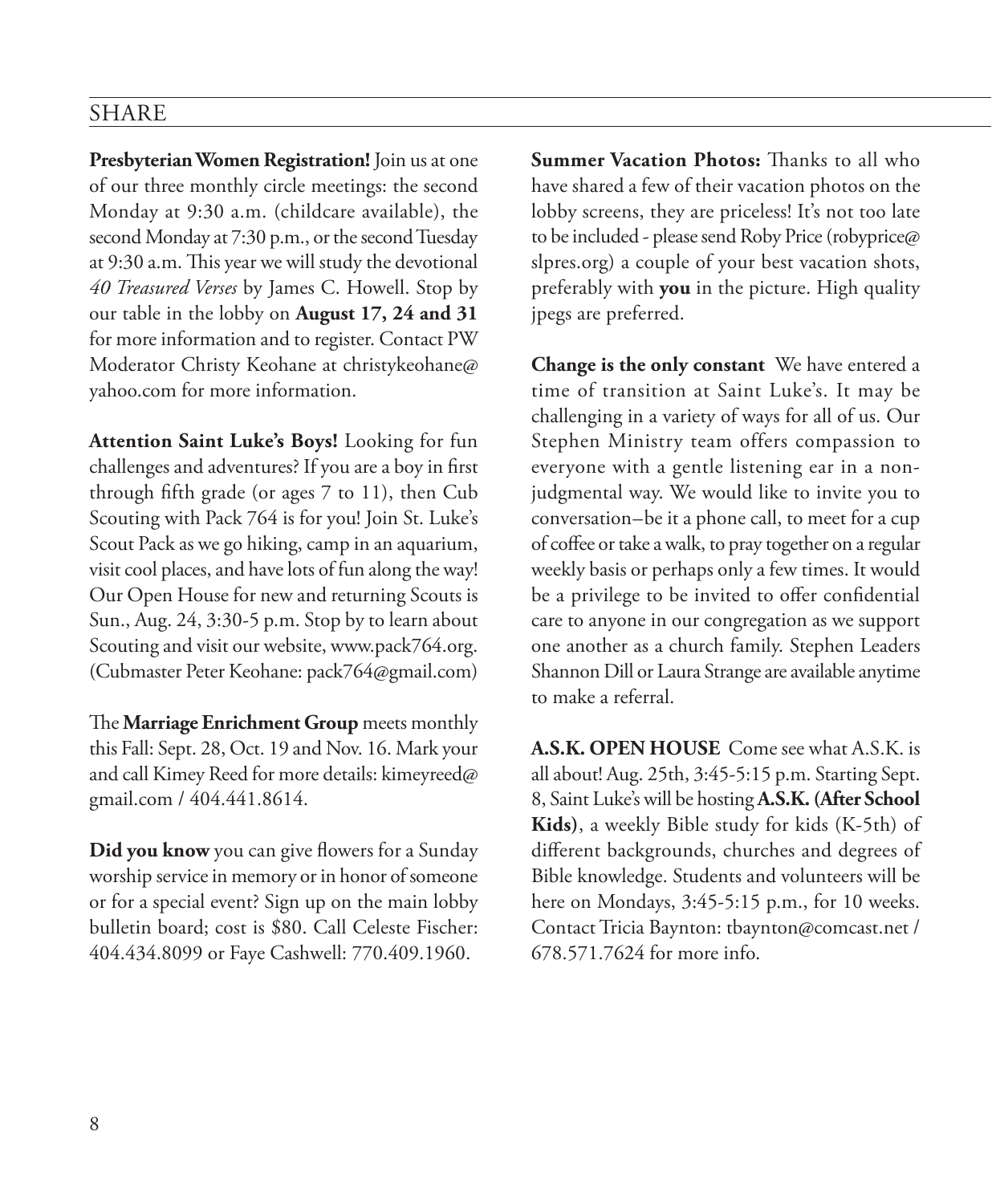**Electronic Giving Cards** are available in the back of the chapel or in the narthex of the sanctuary for members to place in the Offering plates so they can physically participate in that part of worship. The Saint Luke's Finance Committee asks everyone to consider making their contributions online: go to our website (www.slpres.org) and click on the "Giving" tab to find out more.

**Saint Luke's Library** is located upstairs, directly above the lobby. Be sure to take advantage of this wonderful resource! Here is a sample of what the library has to offer:

#### *Girl Meets God,* by Lauren F. Winner

Lauren F. Winner chose to become an Orthodox Jew. But as she was observing Sabbath rituals and studying Jewish law, Lauren was increasingly drawn to Christianity.

*Proof of Heaven,* by Eben Alexander, M.D.

Dr. Eben Alexander, a highly trained neurosurgeon, experiences a medical miracle in which he is guided by an angelic being into realms of super-physical existence, proving to Dr. Alexander that there is a heaven and a God.

*Heaven is for Real,* by Todd Burpo with Lynn Vincent A young boy undergoes an emergency appendectomy and has a glimpse of heaven. This beautifully written true story is revealed by the young boy to his parents over a period of time. Now a movie.

# **Faith & Film**

Faith & Film meets the 3rd Friday of each month, and is an informal opportunity for adults of all ages to watch great movies and explore their own faith through the lens of today's film culture. A potluck dinner is served at 7 p.m. and the movie starts at 7:45 p.m. in room 207. If you plan to attend and would like help with food, please RSVP to Cindy or Josh Nunez at breakingbread14@gmail. com or 678-230-1236. Bring a friend!

#### **Coming Soon:**

| September 19 Keeping the Faith, PG-13 / 2000 |
|----------------------------------------------|
| October 17. <i>Life of Pi</i> , PG / 2012    |
| November 21 Soul Surfer, PG / 2011           |
| December 19 The Christmas Choir, NR / 2008   |

## **Fitness**

**Christian Music Zumba** is a fun way to get fit! Thursdays: 7-8:00 p.m.; \$6 per class. Contact Chris Wallace: clw7324@comcast.net, 770.395.7324.

**Tai Chi** for strength, flexibility and balance: Tues. and Thurs. 12:30-1:30 p.m.; \$10 per class. Contact Sam Evans: educcons@aol.com, 678.650.2399.

**SporTots Summer Camp** still has openings at Saint Luke's for the remaining weeks in August (sportots.com/slpres).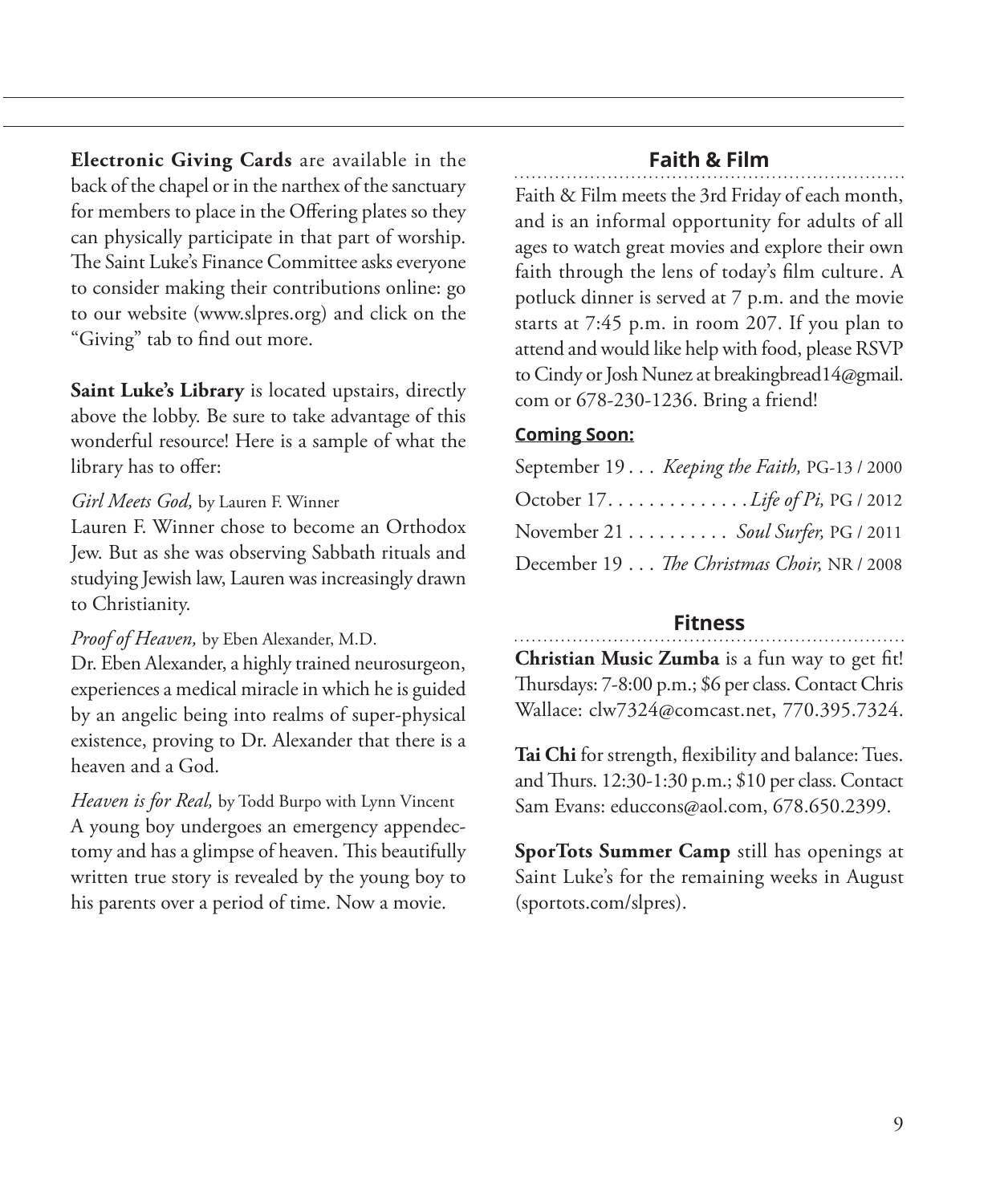# SERVE

**Serve your church with your smile!** Get together for breakfast every Sunday morning and welcome folks as they arrive; if you and your friends could furnish a continental breakfast, we will be glad to reimburse you. Sign up at http://breakfast.slpres. org. Another great way to serve: be a greeter! Sign up at http://greeter.slpres.org. For questions about breakfast or being a greeter, contact Meg Wallace: megwallace24@gmail.com, 404.293.1328.

# **Saint Luke's also needs ushers and people to manage the sound board at 11:00 each Sunday:**

Usher contact: John Tienken, 770.394.1104, tienkenj@gmail.com.

Sound crew contact: Roby Price, 770.393.1424 x 244, http://soundcrew.slpres.org

**Helping Hands:** Could you use your time and talent to assist someone in the congregation? This ministry matches short term needs (like setting up a computer, driving a member to an appointment, helping change light bulbs) with available resources. If you'd like to help, contact Rebecca Strickland: rebstrick@gmail.com, 404.664.5392. If you need the Helping Hands team, contact your Deacon.

**Prayer Ministry:** Our Saint Luke's Prayer Ministry Team is involved in intercessory prayer (praying on behalf of others). If you would like to become a part of the Prayer Ministry Team, contact Paula Barbin: barbin@fulton.K12.ga.us , 678.297.9877.

**Looking for a great way to serve your church family?** Saint Luke's Meal Ministry provides meals for families or individuals who are recovering from a recent surgery or illness, suffering from the loss of a loved one, or celebrating the birth or adoption of a new baby. If you are interested in delivering a meal to a congregation member or would like more information, please contact Krissy Williams: kcwills7104@yahoo.com.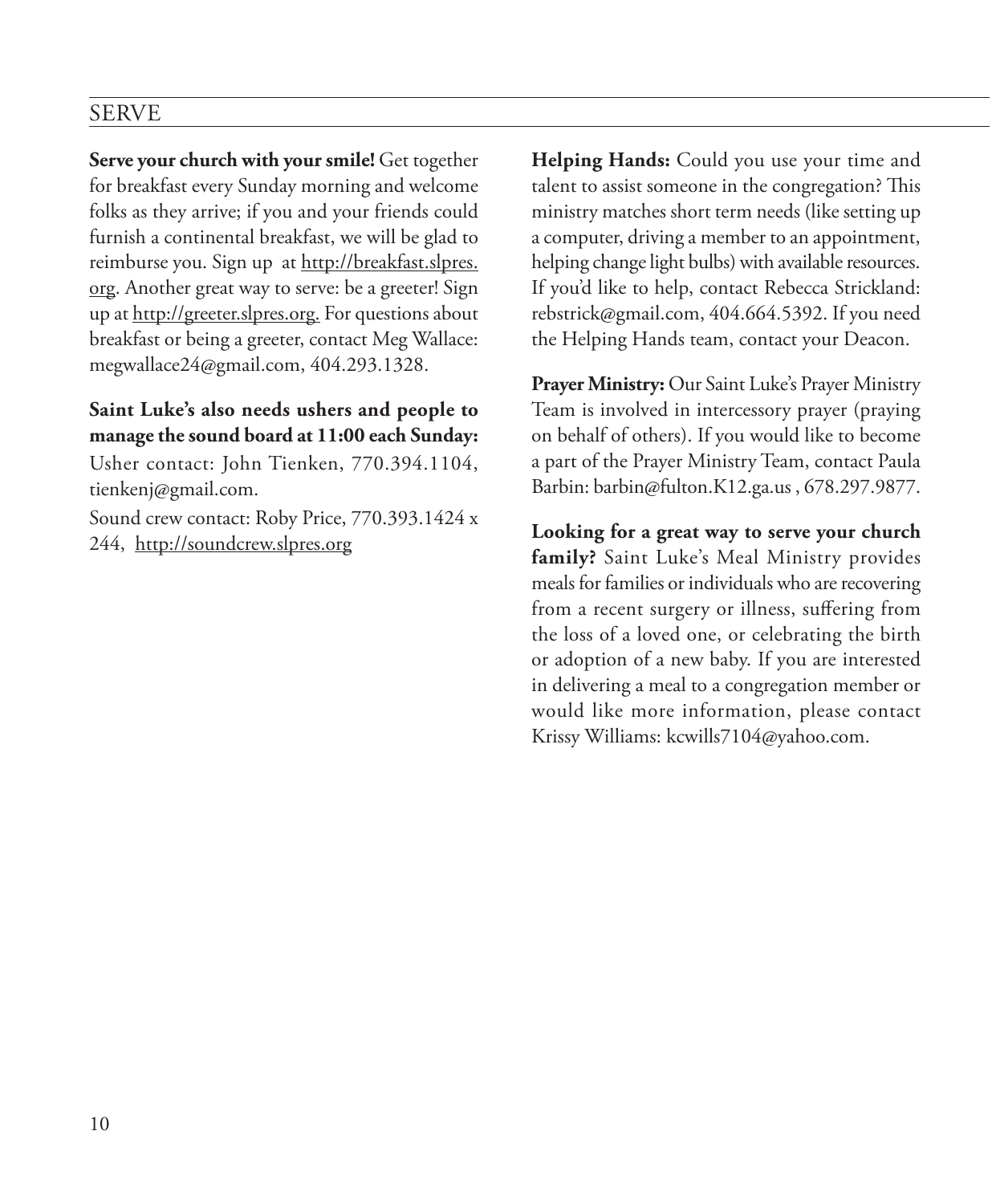**Adult Fall Mission Trip with Mountain T.O.P.** Join other adults from Saint Luke's for a long weekend serving in the mountains of Tennessee, Oct. 16-19. There is something for everyone to do and the experience is amazing! Register now by contacting Ted Guerrant (atlguerrants@bellsouth. net); learn more at www.Mountain-TOP.org or contact Shannon Dill: 770.393.1424 x 229.

**Buy Some, Share One:** You can support local food pantries by buying an extra non-perishable item every time you go to the grocery store, and placing your donation in the carts in the main lobby. We alternate our donations monthly to the Interfaith Outreach Home (IOH) and Community Assistance Center (CAC). Your donations make a big difference!

**R.O.C.K.** (Reaching Out Through Crocheting & Knitting): Every Wed., 10 a.m. - noon in the Parlor. Men and women of any age and skill level are welcome to join us in making prayer shawls, layette sets, blankets, etc. for outreach projects.

# **Serving the Homeless**

We have two opportunites each month to serve the homeless in our community. This is a great way for families, clubs and small groups to get involved. Please sign up on the lobby bulletin board or call Al Bridges at 770.394.6581.

Saint Luke's provides dinner for 26 homeless men, once a month, at **Journey Night Shelter**. Volunteers are need on the **fourth Sunday** each month, starting Sept. 28th - Dec. 2015.

**Interfaith Outreach Home (IOH)** provides transitional housing for homeless families. Saint Luke's provides and delivers a meal to IOH on the third Thursday of each month from Sept. 2014 through May 2015. (Reimbursement for IOH dinner is budgeted.)

If you know of a child who would like to join

# **St. Luke's Little Saints Preschool & Kindergarten,**

we would love to welcome them to the SLLS family!

We have limited openings for 12 months through Kindergarten.

Please contact Carol Perry at 770.393.1424, x 240 or email: carolperry@slpres.org.